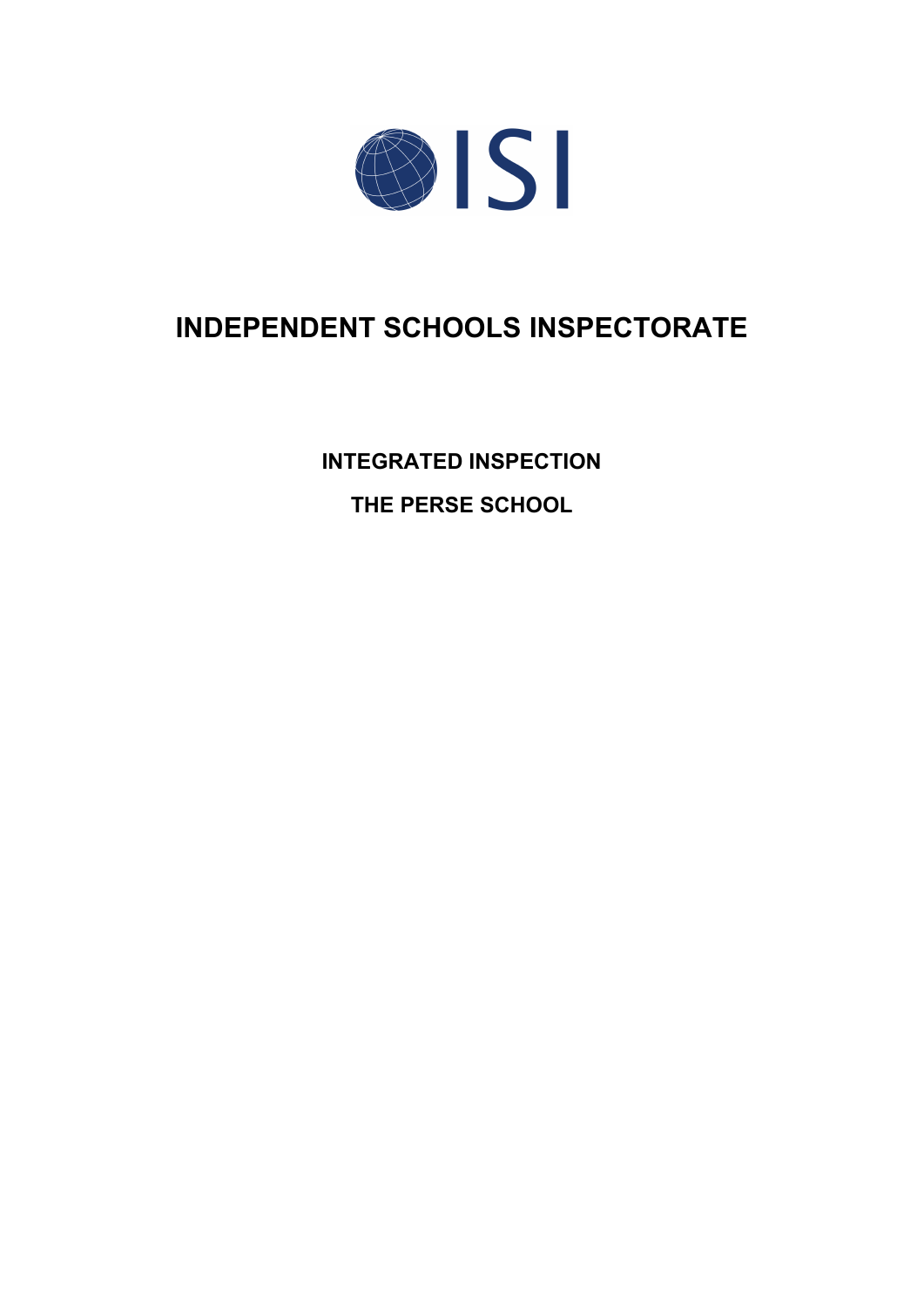## **INDEPENDENT SCHOOLS INSPECTORATE**

## **The Perse School**

| Full Name of School               | <b>The Perse School</b>                                                                |  |
|-----------------------------------|----------------------------------------------------------------------------------------|--|
| <b>DfE Number</b>                 | 873/6010                                                                               |  |
| Registered Charity Number 1120654 |                                                                                        |  |
| Address                           | The Perse School<br><b>Hills Road</b><br>Cambridge<br>Cambridgeshire<br><b>CB2 8QF</b> |  |
| <b>Telephone Number</b>           | 01223 403800                                                                           |  |
| <b>Fax Number</b>                 | 01223 403810                                                                           |  |
| <b>Email Address</b>              | office@perse.co.uk                                                                     |  |
| Headmaster                        | <b>Mr Edward Elliott</b>                                                               |  |
| <b>Chair of Governors</b>         | <b>Sir David Wright</b>                                                                |  |
| Age Range                         | 3 to 18                                                                                |  |
| <b>Total Number of Pupils</b>     | 1564                                                                                   |  |
| <b>Gender of Pupils</b>           | Mixed (987 boys; 577 girls)                                                            |  |
| Numbers by Age                    | 3-5 (EYFS): 73 5-11: 362                                                               |  |
|                                   | 11-18: 1129                                                                            |  |
| <b>Head of EYFS Setting</b>       | <b>Mrs Sarah Waddington</b>                                                            |  |
| <b>EYFS Gender</b>                | <b>Boys and Girls</b>                                                                  |  |
| <b>Inspection Dates</b>           | 09 Feb 2016 to 12 Feb 2016                                                             |  |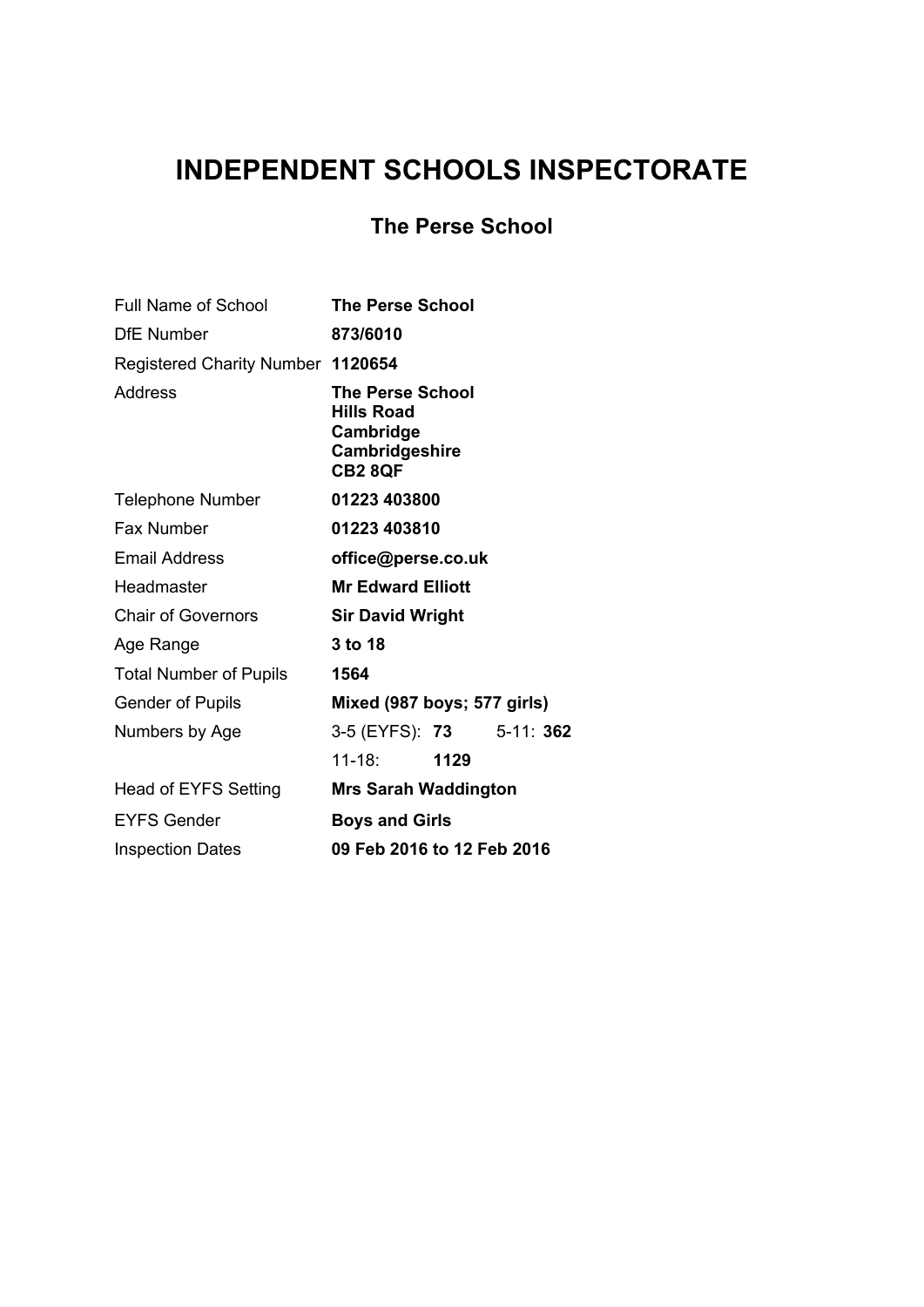## **PREFACE**

The Independent Schools Inspectorate (ISI) is the body approved by the Secretary of State for the purpose of inspecting schools belonging to the Independent Schools Council (ISC) Associations and reporting on compliance with the Education (Independent School Standards) Regulations 2014. The range of these Regulations can be viewed on the website [www.legislation.gov.uk.](http://www.legislation.gov.uk) Additionally, inspections will consider the school's accessibility plan under Schedule 10 of the Equality Act 2010 and the ban on corporal punishment introduced by the School Standards and Framework Act 1998.

This inspection report follows the *ISI schedule.* The inspection on which the report is based took place over a period of four continuous days in the school.

The previous ISI Standard Inspections of the Perse School were in March 2010; The Pelican Nursery and pre-preparatory school, The Perse preparatory school and The Perse Upper school were each inspected separately.

The inspection was also carried out under the arrangements of the ISC Associations for the maintenance and improvement of the quality of their membership.

ISI is also approved to inspect the Early Years Foundation Stage (EYFS), which was introduced in September 2008 and applies to all children in England from birth to 31 August following their fifth birthday. This report evaluates the extent to which the setting fulfils the requirements of the Early Years Foundation Stage Statutory Framework published by the Department for Education (DfE) and follows the requirements of the Childcare Act 2006 as subsequently amended.

Inspectors may be aware of individual safeguarding concerns, allegations and complaints as part of the inspection process. Such matters will not usually be referred to in the published report but will have been considered by the team in reaching their judgements.

Both Ofsted and ISI inspect and report on the Independent School Standards Regulations. However, they apply different frameworks and have different criteria for judging school quality that are suited to the different types of schools they inspect. Both use a four point scale when making judgements of quality but, whilst the ISI terminology reflects quality judgements that are at least equivalent to those used by Ofsted, they also reflect the differences in approach. ISI reports do not provide a single overarching judgement for the school but instead give a clear judgement on each aspect of the school's work at the beginning of each section. **These headline statements must include one of the ISI descriptors 'excellent', 'good', 'sound' or 'unsatisfactory', and where Achievement is 'exceptional' that term may be used for the top grade.** Elsewhere in the report, inspectors may use a range of different adjectives to make judgements. **For EYFS registered provision (for children aged under two), reports are required to use the same terminology ('outstanding', 'good', 'requires improvement' and 'inadequate') as Ofsted reports.**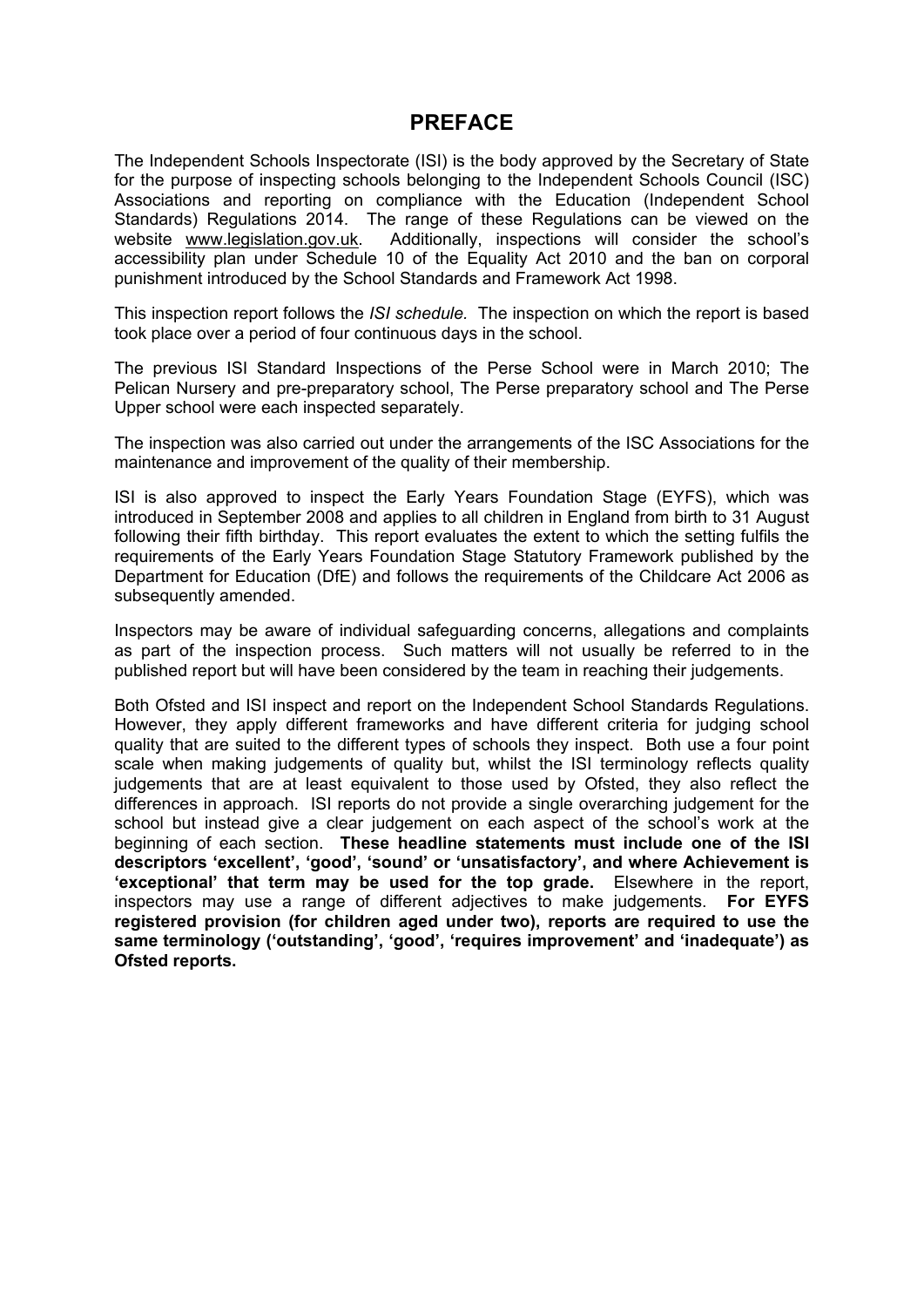## **INSPECTION EVIDENCE**

The inspectors observed lessons, conducted formal interviews with pupils and examined samples of pupils' work. They held discussions with senior members of staff, and governors, observed a sample of the extra-curricular activities that occurred during the inspection period, and attended registration sessions and assemblies. Inspectors visited the facilities for sick or injured pupils. The responses of parents and pupils to pre-inspection questionnaires were analysed, and the inspectors examined regulatory documentation made available by the school.

#### **Inspectors**

| Mr Geoffrey Marston      | Reporting Inspector                                          |
|--------------------------|--------------------------------------------------------------|
| Mrs Valerie Clark        | <b>Assistant Reporting Inspector</b>                         |
| Mr Richard Barr          | Team Inspector (Former Head of Sixth Form, HMC school)       |
| Mr Robin Davies          | Team Inspector (Former Headmaster, IAPS school)              |
| Mrs Diane Durrant        | Team Inspector (Former Deputy Head, Society of Heads school) |
| Miss Joanna Gay          | Team Inspector (Deputy Head, ISA and IAPS school)            |
| Dr Simon Horbury         | Team Inspector (Head of Department, IAPS school)             |
| Mrs Sue Lucas            | Team Inspector (Former Teacher, Society of Heads school)     |
| Mr William Norton        | Team Inspector (Director of Sport, HMC school)               |
| Mr Daniel Phillips       | Team Inspector (Director of Music, HMC school)               |
| Mr Gareth Price          | Team Inspector (Former Headmaster, Society of Heads school)  |
| <b>Mr Andrew Selkirk</b> | Team Inspector (Deputy Head, Society of Heads school)        |
| Mr Clive Thorpe          | Team Inspector (Assistant Head, HMC school)                  |
| Dr Ruth Weeks            | Team Inspector (Headmistress, GSA school)                    |
| Miss Mary Regan          | Co-ordinating Inspector for Early Years                      |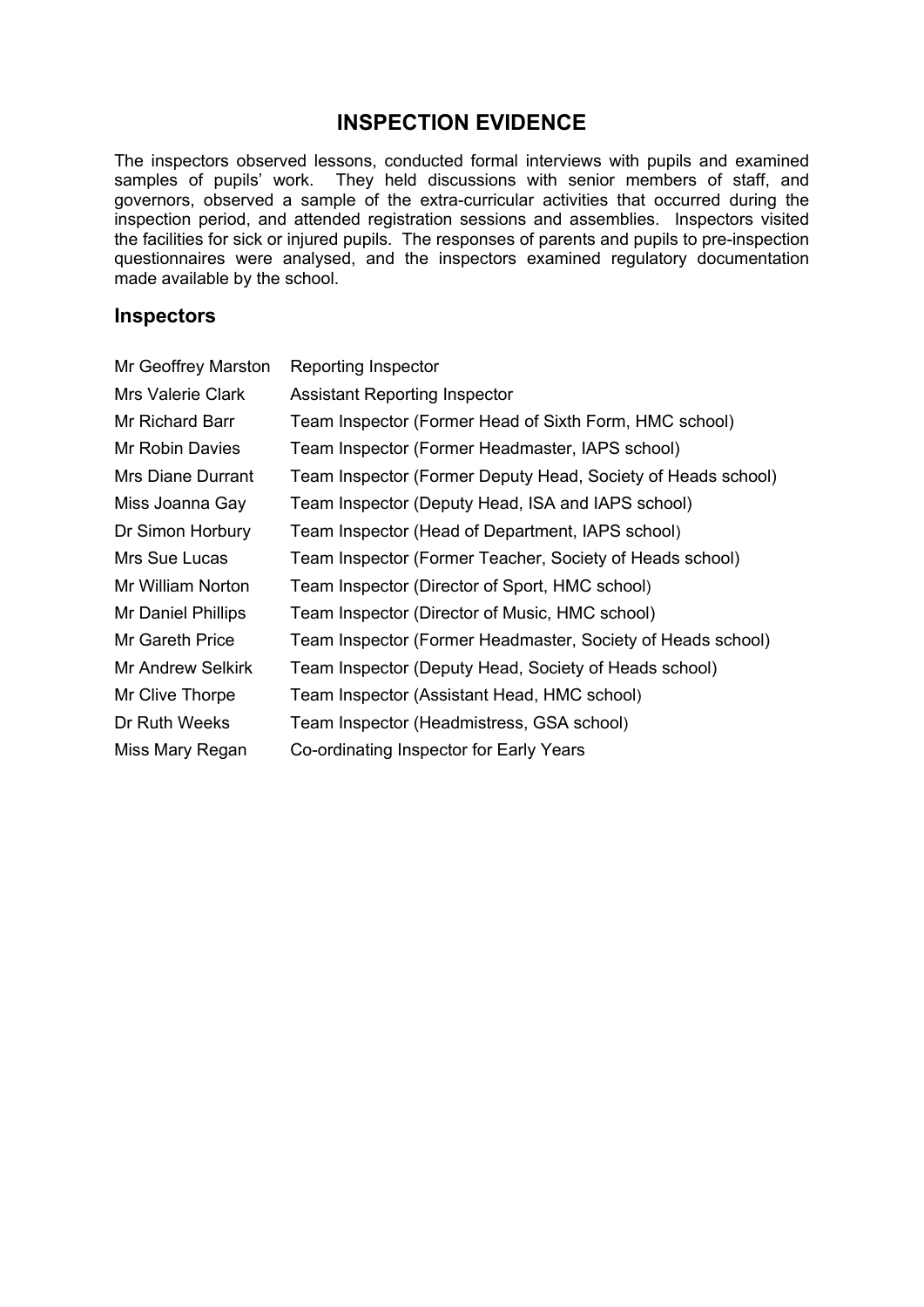## **CONTENTS**

| 1              | THE CHARACTERISTICS OF THE SCHOOL                                                                                 | 1           |
|----------------|-------------------------------------------------------------------------------------------------------------------|-------------|
| $\overline{2}$ | THE SUCCESS OF THE SCHOOL                                                                                         | $\mathbf 2$ |
| (a)            | <b>Main findings</b>                                                                                              | 2           |
| (b)            | <b>Action points</b>                                                                                              | 3           |
|                | (i) Compliance with regulatory requirements                                                                       | 3           |
|                | (ii) Recommendation for further improvement                                                                       | 3           |
| 3              | THE QUALITY OF ACADEMIC AND OTHER ACHIEVEMENTS                                                                    | 4           |
| (a)            | The quality of the pupils' achievements and learning                                                              | 4           |
| (b)            | The contribution of curricular and extra-curricular provision (including<br>community links of benefit to pupils) | 5           |
| (c)            | The contribution of teaching                                                                                      | 7           |
| 4              | THE QUALITY OF THE PUPILS' PERSONAL DEVELOPMENT                                                                   | 9           |
| (a)            | The spiritual, moral, social and cultural development of the pupils                                               | 9           |
| (b)            | The contribution of arrangements for pastoral care                                                                | 10          |
| (c)            | The contribution of arrangements for welfare, health and safety                                                   | 11          |
| 5              | THE EFFECTIVENESS OF GOVERNANCE, LEADERSHIP AND<br><b>MANAGEMENT</b>                                              | 12          |
| (a)            | The quality of governance                                                                                         | 12          |
| (b)            | The quality of leadership and management, including links with parents, carers<br>and guardians                   | 13          |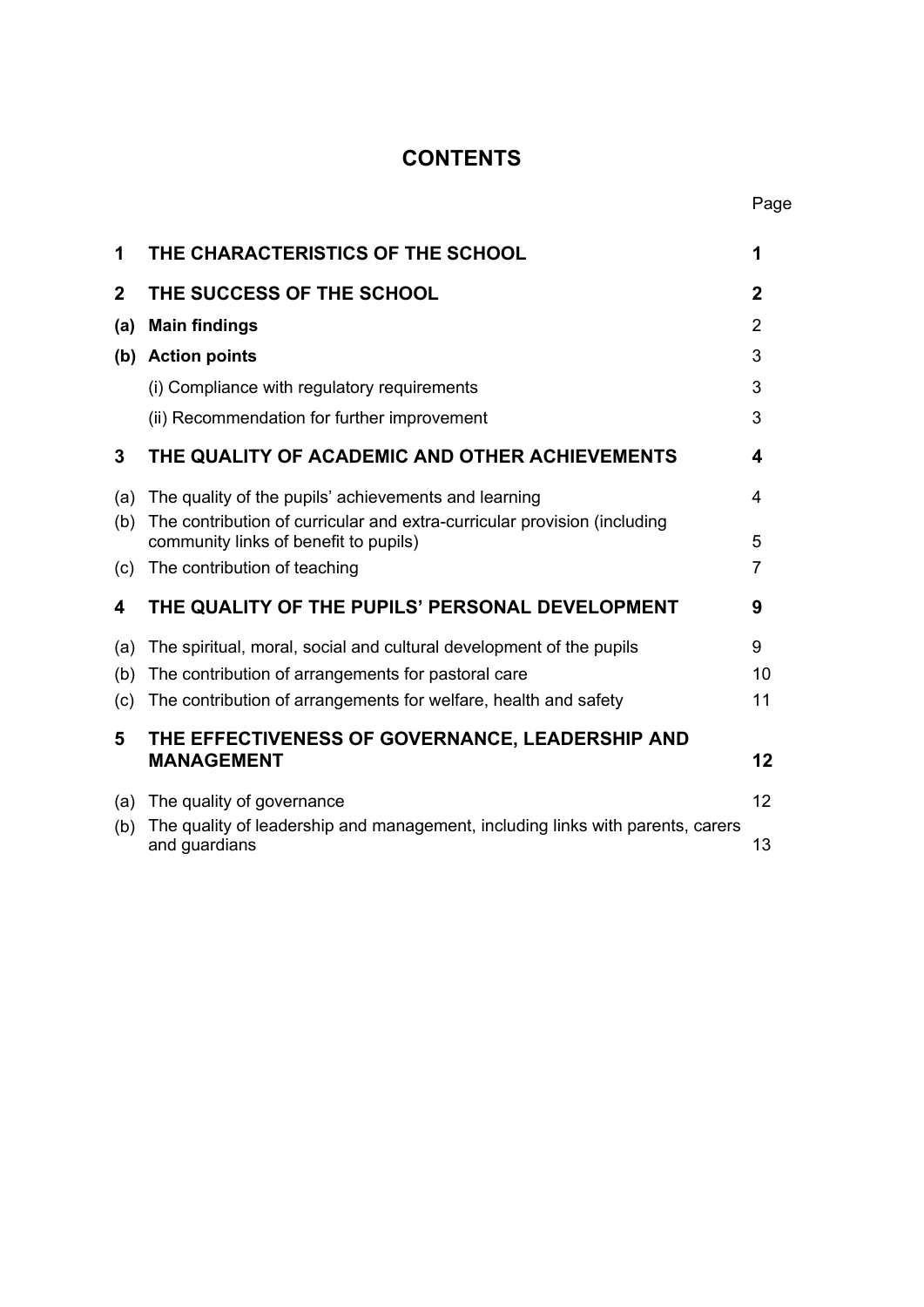## **1. THE CHARACTERISTICS OF THE SCHOOL**

- 1.1 The Perse School is a co-educational day school for pupils aged three to eighteen years. It is housed across three sites in the city of Cambridge. The school has Nursery and Reception classes which constitute the Early Years Foundation Stage. The Nursery and Reception are grouped together with the pre-preparatory school into their own school section, alongside the preparatory school, Upper school and sixth form. The school is a charitable company limited by guarantee and overseen by a single governing body. In the academic year 2015-16, the school celebrated its 400th anniversary.
- 1.2 The school's aims are to encourage all pupils to achieve their academic potential, to promote intellectual curiosity, independence of mind and creativity, and to stimulate a love of learning. It seeks to provide pupils with opportunities to gain extracurricular interests and skills, to develop a social and moral framework, and appreciate the spiritual dimension to life. Pupils are encouraged to explore their place in the world, and gain an appreciation of fundamental British values.
- 1.3 Since the previous inspection, new developments include the building of two classroom blocks, a library, science laboratories, an art studio and graphic design room, and additional all-weather sports facilities at the senior school. At the Nursery and pre-preparatory school, developments include outdoor areas to extend opportunities for play, exploration and collaboration. The school has taken exemption from the EYFS learning and development requirements. The preparatory school has built a new drama studio and extended school hall. An additional 21 acres of green space have been developed into grass playing fields and space for outdoor activities.
- 1.4 Since becoming fully co-educational in 2012, pupils are able to progress through three distinctive schools with the aim that access to an integrated curriculum and pastoral care is provided as part of a larger institution. The school currently has 1564 pupils on roll, with 341 of these in the sixth form and 73 children in the EYFS. Just under half of the pupils come from the city of Cambridge, with the remainder drawn from a wider catchment area. About one fifth of pupils are from minority ethnic backgrounds.
- 1.5 The school has identified 293 pupils as having special educational needs and/or disabilities (SEND) of which it provides 118 with specialist support. Also, 2 pupils have a statement of special educational needs. English is spoken as an additional language (EAL) by 14 pupils and all receive support from the school.
- 1.6 National Curriculum (NC) nomenclature is used throughout this report to refer to year groups in the school.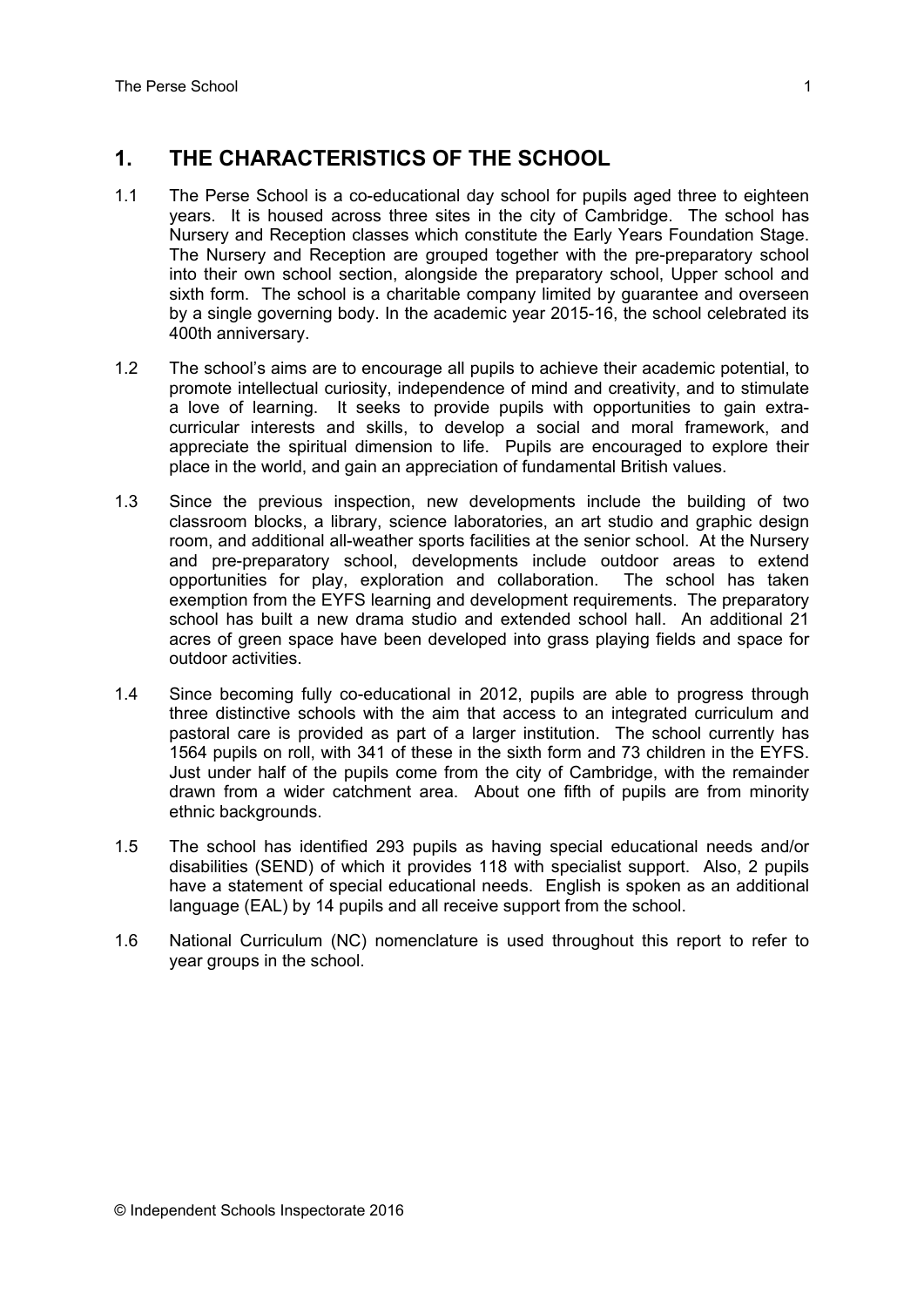## **2. THE SUCCESS OF THE SCHOOL**

### **2.(a) Main findings**

- 2.1 The quality of pupils' achievement throughout the school is exceptional. Pupils' attitudes to learning and their development of knowledge, understanding and skills are outstanding, enabled by an excellent curriculum. The school successfully meets all its aims in full. Progress is rapid and evident in exceptional achievement in external examinations; results at A level are well above the average for pupils in maintained selective schools. Individualised specialist support for pupils with SEND or EAL is excellent, ensuring that appropriate needs are met, which enables these pupils to achieve in line with their peers. Teaching is excellent, in particular teachers' subject knowledge. Pupil achievement in music, drama and sport is exceptional with pupils often representing the school at regional and national levels. Pupils' attitudes to learning are extremely well developed and they are motivated by the high aspirations of teachers.
- 2.2 Pupils' personal development is excellent, supported by a wide range of high-quality extra-curricular activities provided at the school. Pupils are able to participate in a number of community based projects, for example supporting local charities and junior school children in learning mathematics. The school provides excellent opportunities for pupils to debate moral and social issues through its extensive visiting speaker programme. Opportunities for cultural experience are extensive, through numerous overseas trips to various countries and participation in exchange programmes. The promotion of fundamental British values is embedded throughout the whole of the school; many pupils are developing as self-confident, respectful, tolerant and emotionally mature individuals. Good progress has been made with improving the use of rewards and sanctions, but the school recognises that further work is required to make the system clearer and more consistent for pupils in the senior school. The arrangements for welfare, health and safety are excellent and the school is meticulous in its approach to safeguarding and child protection.
- 2.3 Governance is excellent. All board members are enthusiastic about the school and have a clear, ambitious vision for its future. They know the school and staff extremely well through frequent informal and formal visits throughout the year. Governors afford safeguarding a very high priority and monitor the safer recruitment of staff very closely. Their strategic financial planning is excellent and is supported by a robust three-year development plan. Since the previous inspection the governors have supported significant investment in high-quality facilities and resources. Leadership and management is excellent and inspires very high standards of teaching in the pursuit of academic excellence and pastoral care in promoting the welfare and mental well-being of pupils. The school has excellent communication with parents and carers, who have numerous opportunities to be actively involved in the life of the school. The school has successfully met all the recommendations of the previous inspections.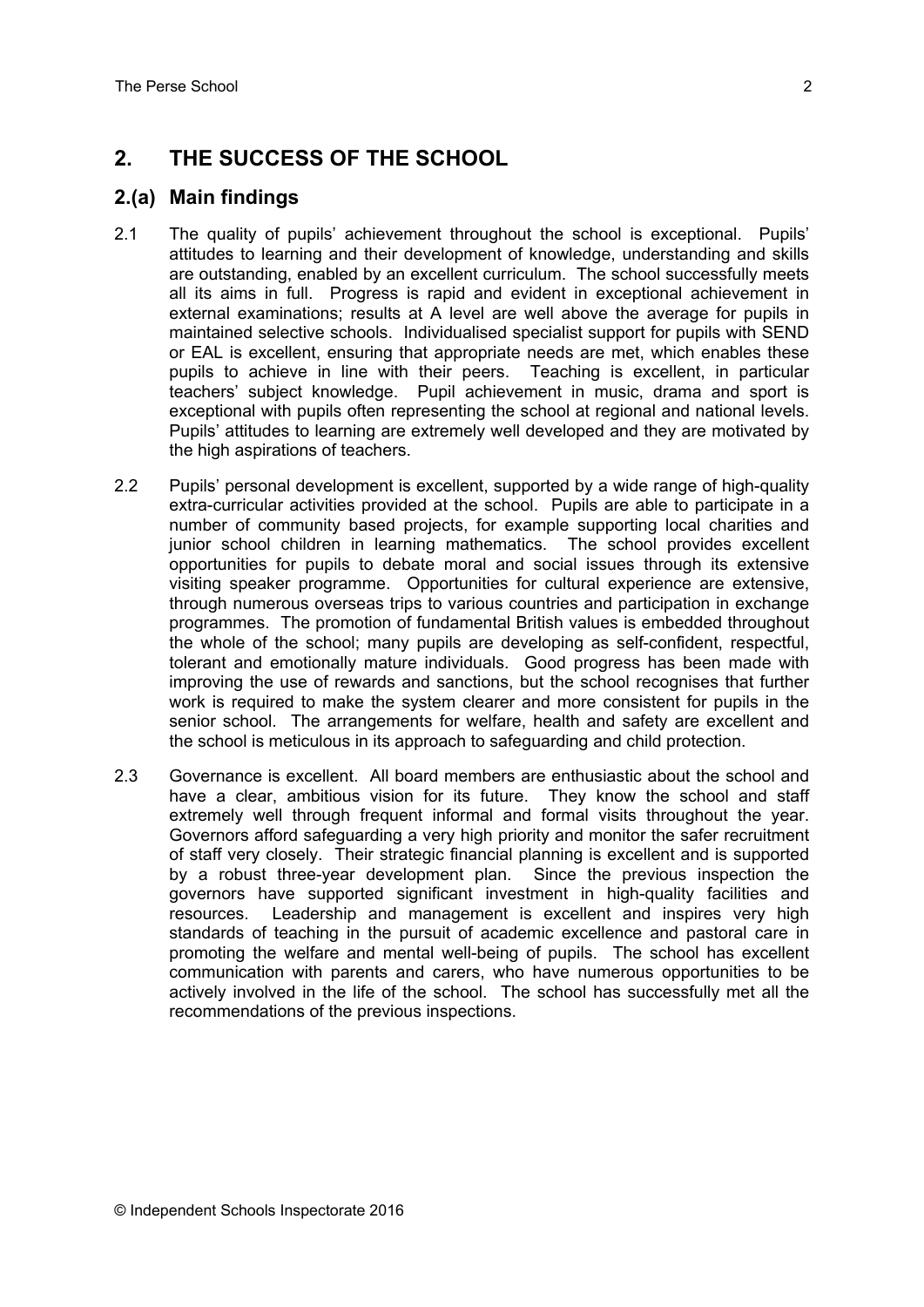## **2.(b) Action points**

#### **(i) Compliance with regulatory requirements**

2.4 The school meets all the requirements of the Education (Independent School Standards) Regulations 2014.

#### **(ii) Recommendation for further improvement**

- 2.5 The school is advised to make the following improvement.
	- 1. Provide a more consistent and clear approach with the use of merits and demerits by staff in the upper school.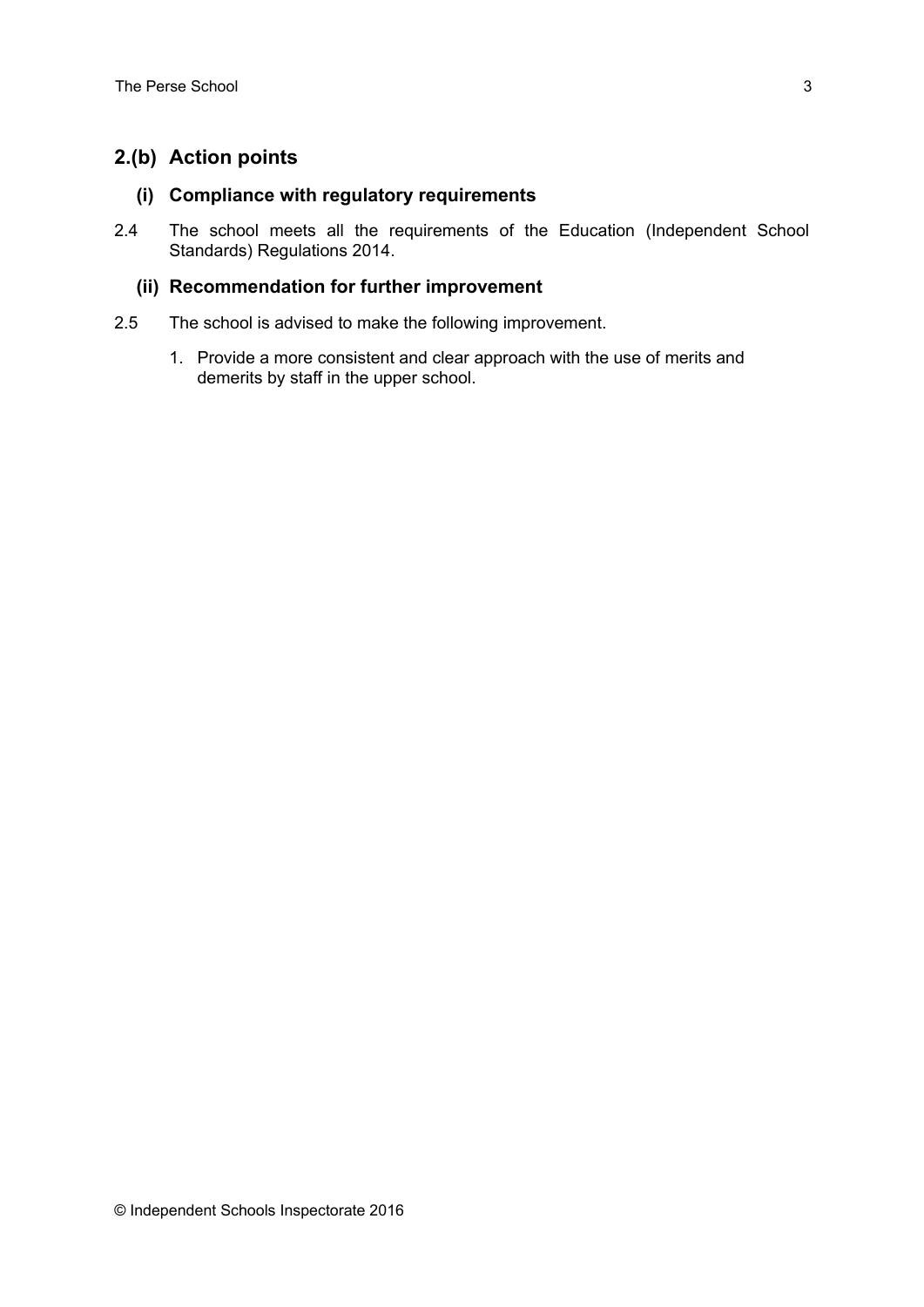## **3. THE QUALITY OF ACADEMIC AND OTHER ACHIEVEMENTS**

#### **3.(a) The quality of the pupils' achievements and learning**

- 3.1 The quality of pupils' achievements and learning is exceptional.
- 3.2 All children in the EYFS, including those with SEND and EAL, make excellent progress in relation to their starting points. Regular assessment as well as close monitoring and early intervention ensure that any learning support required is identified and that all needs are met. Children are highly articulate and enjoy sharing their ideas or answering questions on a wide range of subjects. Those in the Nursery know initial letter sounds and are beginning to blend letters. Reception children are very proficient at decoding and can read a significant number of high frequency words.
- 3.3 Children's physical skills are extremely well developed and are promoted through regular play outside and participating fully in games and dance lessons. Children are developing excellent numeracy skills and can recognise numbers up to 100, and understand place and value concepts. They are developing confidence in using technology. Children display excellent concentration, enjoy making decisions about their own learning and participate enthusiastically with each other in independent learning activities.
- 3.4 Pupils are very well-educated in accordance with the school's aims to promote academic excellence and provide breadth, enabling pupils to make rapid progress. They develop very high levels of knowledge, understanding and skills in speaking, listening, reading and writing. Pupils demonstrate high levels of creativity and freedom of expression in their work through regular displays and exhibitions of their art and design work, and performances in plays. Their attitudes to learning are extremely well developed; they demonstrate exceptional levels of concentration and a willingness to ask penetrating questions. As a result, pupils make extremely rapid progress. Pupils develop an excellent repertoire of technical language, use information and communication technology (ICT) effectively and apply excellent numeracy skills. Older preparatory school pupils enjoy writing sonnets using iambic pentameter.
- 3.5 Preparatory school pupils' attainment cannot be measured in relation to average performance against national tests, but on the evidence seen in their work and their performance in lesson observations it is judged to be exceptional. This is confirmed by analysis of the school's own assessment data.
- 3.6 The following analysis uses the national data for 2012 to 2014, the most recent three-year period for which the comparative statistics are currently available. Results in GCSE for the years 2012 to 2014 are exceptional when compared with the national average for maintained schools, and above the national average for maintained selective schools. In 2015 the school achieved the highest GCSE results in its history. Results in the International GCSE (IGCSE) examinations are higher than UK norms for schools that enter pupils for IGCSE.
- 3.7 Results at A level are exceptional when compared with the national average for pupils in maintained schools, and well above the national average for those in maintained selective schools. Pupils are highly successful in securing admission to a wide range of universities, including those with demanding entry requirements.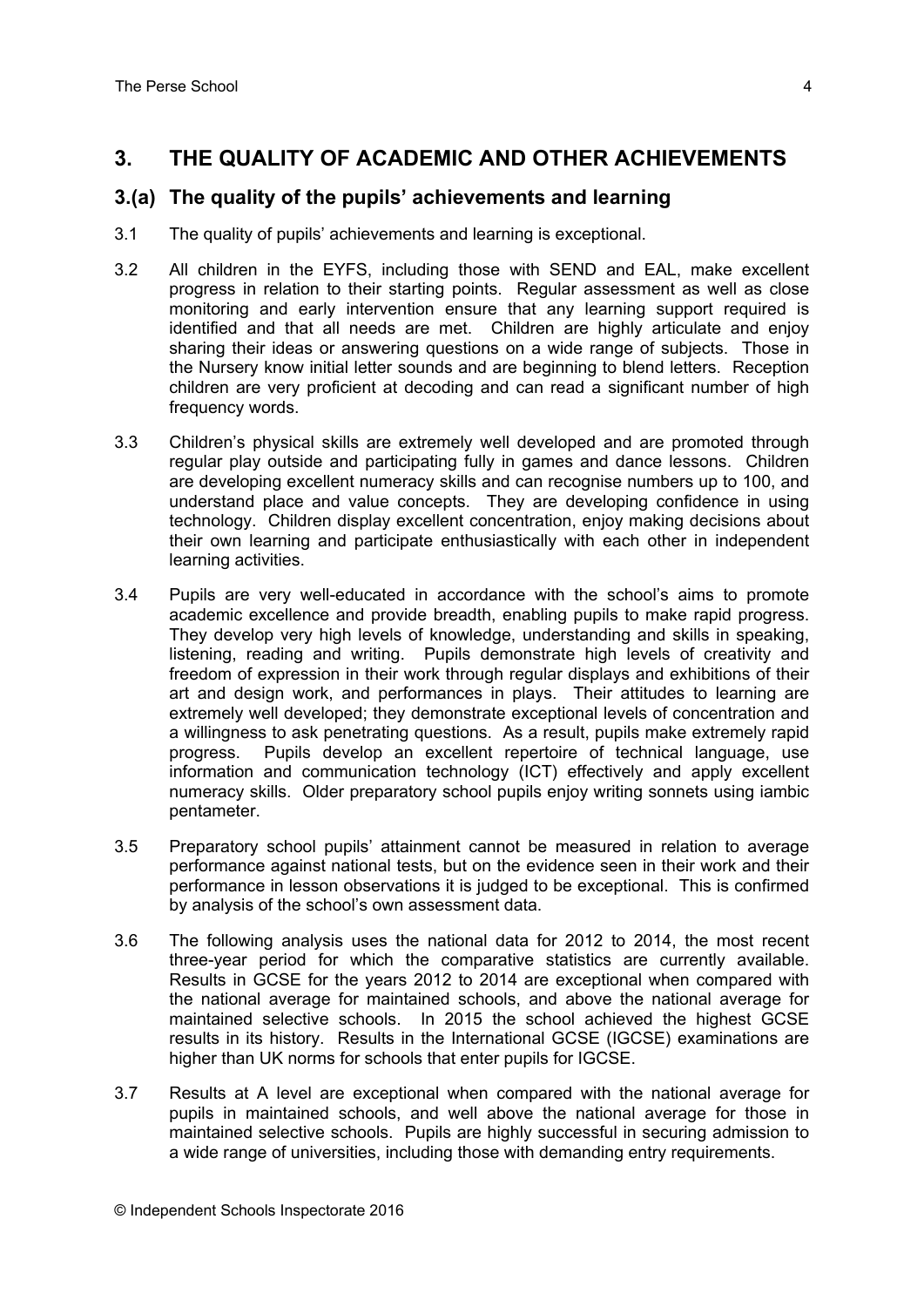- 3.8 Pupils with SEND or EAL make excellent progress in line with their peers as a result of appropriate support through highly effective planning in lessons and in one-to-one sessions. The more able pupils achieve distinction in their academic work and are able to recall relevant information and make perceptive links with other subject areas, which results in excellent attainment.
- 3.9 Pupil's achievement in sports and other extra-curricular activities is exceptional. Sporting successes are extensive across a wide range of activities, with very high levels of achievement at regional and national level in netball and hockey. In music, pupils achieve exceptionally. They achieve distinctions in instrumental examinations and gain places in national orchestral and choral ensembles. Pupils' achievement in drama is excellent; they gained high recognition for script writing in a national Shakespeare festival. In languages, pupils have taken part in the national final of a` French debating competition for independent schools.
- 3.10 Independent learning is well developed and pupils respond well to a variety of opportunities provided in the curriculum, and in the higher and extended project qualifications from Year 10 upwards.
- 3.11 In their questionnaire responses, an overwhelming majority of parents confirmed that they are satisfied with the excellent progress that their children are making.

#### **3.(b) The contribution of curricular and extra-curricular provision**

- 3.12 The contribution of curricular and extra-curricular provision is excellent.
- 3.13 The EYFS setting makes very good use of its exemption from the learning and development requirements of the Early Years Framework. The school's own curriculum places a particular emphasis on a broad and strongly academic provision of subjects to which all children have access. Children benefit greatly from teaching by subject specialists; dance and music are introduced from Nursery and games from Reception. Excellent provision is made for a balance between adult-led and child-initiated learning. A very high priority is placed on the early acquisition of reading skills, and phonics and reading activities are timetabled daily. Since the previous inspection an extremely well-resourced, all-year-accessible outside learning environment has been developed, meeting the recommendation of the previous inspection. The curriculum is further enriched by an excellent variety of additional experiences which include a trip by Reception to Cambridge Market and a visit by the local fire service to speak to Nursery children.
- 3.14 The curriculum throughout the school effectively supports all areas of learning and contributes significantly to pupils' achievement. It is highly successful in meeting the vision of the school in achieving academic excellence, nurturing a culture of intellectual curiosity and independent learning, and offering extra-curricular and international opportunities. The interests, needs and abilities of the individual pupil are catered for through the excellent opportunities provided by the broad curriculum.
- 3.15 In the preparatory school the curriculum comprises of specialist teaching in core subjects as well other diverse subjects such as computer science, design and technology, drama, and recently classics in Year 6. Events such as science and well-being weeks help to embed interest in and enjoyment of learning.
- 3.16 In Years 7 to 11 an excellent range of subjects can be studied, with most offered to GCSE. Sixth form pupils are able to study an extensive range of A-level subjects, appropriate to their capabilities and interests, which allows them to apply for a wide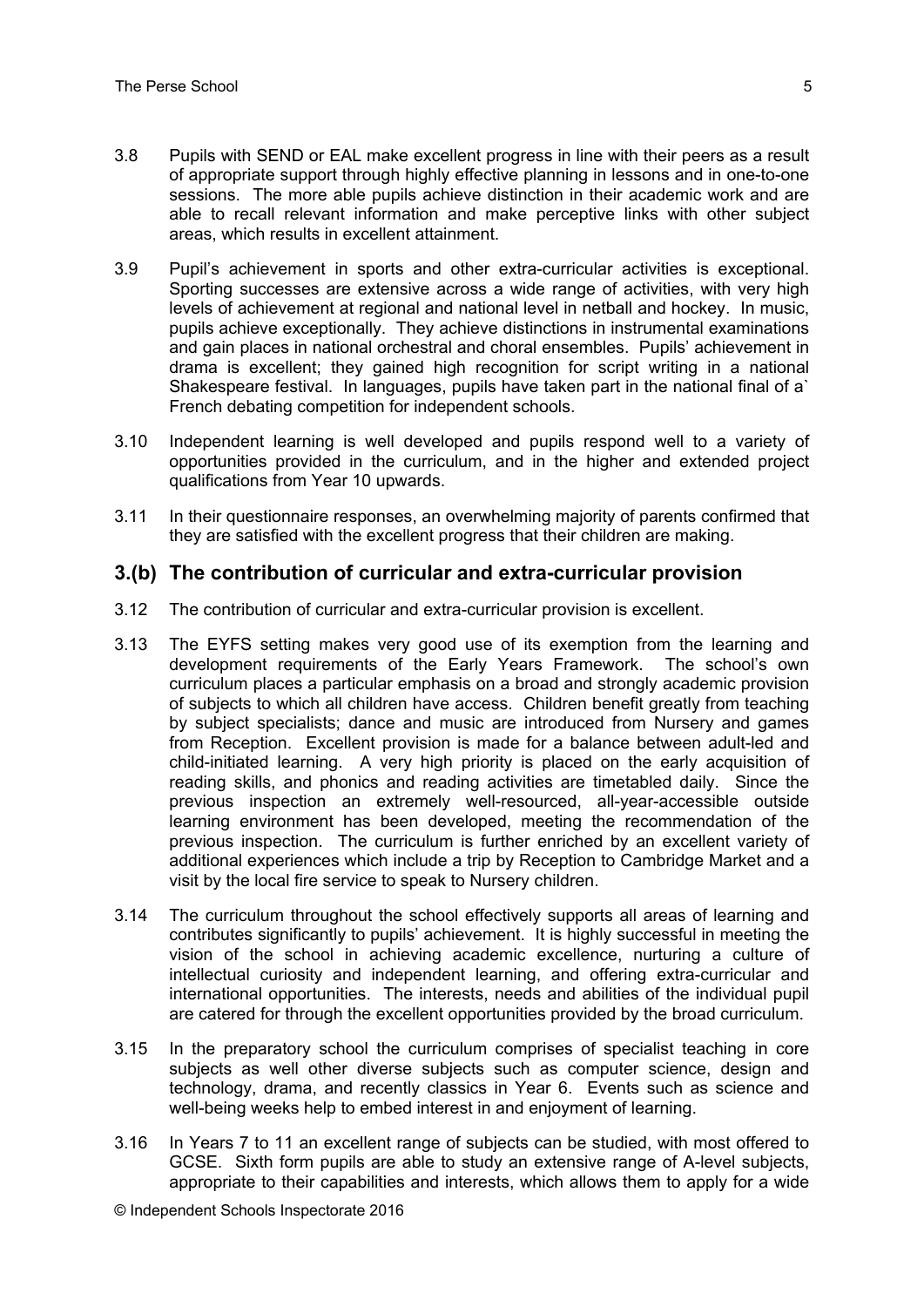range of higher education courses. A comprehensive, impartial careers education programme is available to pupils from Year 7; this includes work experience in Year 11.

- 3.17 Provision for the more able pupils includes highly challenging and interesting extension work which strongly encourages independent research. In the preparatory school, the more able pupils are invited to attend academic enrichment sessions and participate in subject-based competitions. Some pupils in the senior school take their public examinations earlier than expected, so that they can study a more challenging curriculum. A sports programme supports pupils with sporting talent to achieve their potential.
- 3.18 A strong system of learning support includes highly efficient planning and target setting to support pupils with SEND or EAL, whose needs are very appropriately met. Clear advice and guidance materials for teachers about the strategies and adjustments that should be employed to assist every child who has been diagnosed with a specific learning difficulty are available on a staff online learning module.
- 3.19 Non-examined subjects are an integral part of the curriculum. A comprehensive and detailed personal, social and health education (PSHE) programme is in place throughout the school. The school is active in promoting principles that contribute to personal development. The curriculum allows pupils to demonstrate a clear understanding of the shared values that characterise modern multicultural Britain.
- 3.20 Pupils can follow a wide range of stimulating programmes in outdoor pursuits which caters for all abilities, ages and interests, and fosters the development of leadership skills. The indoor climbing wall allows pupils to experience rock climbing in a safe and secure environment. The enrichment programme allows pupils to select from a wide range of subjects such as archaeology, cookery and photography. Pupils can also volunteer to work in the local community, such as supporting junior school children with their mathematics and helping with charity fund raising. The preparatory school has responded very well to the recommendations of the previous inspection and significantly increased the range of extra-curricular opportunities provided. Pupils participate in a very large number of different clubs and societies which include visiting speakers as well as local trips to museums to study World War II history for younger pupils. They have excellent opportunities to travel abroad on cultural exchange programmes and sports tours, such as the recent Year 6 hockey trip to Dublin.
- 3.21 In their questionnaire responses, the vast majority of parent and pupils indicated very high satisfaction with the range of curricular and extra-curricular opportunities available.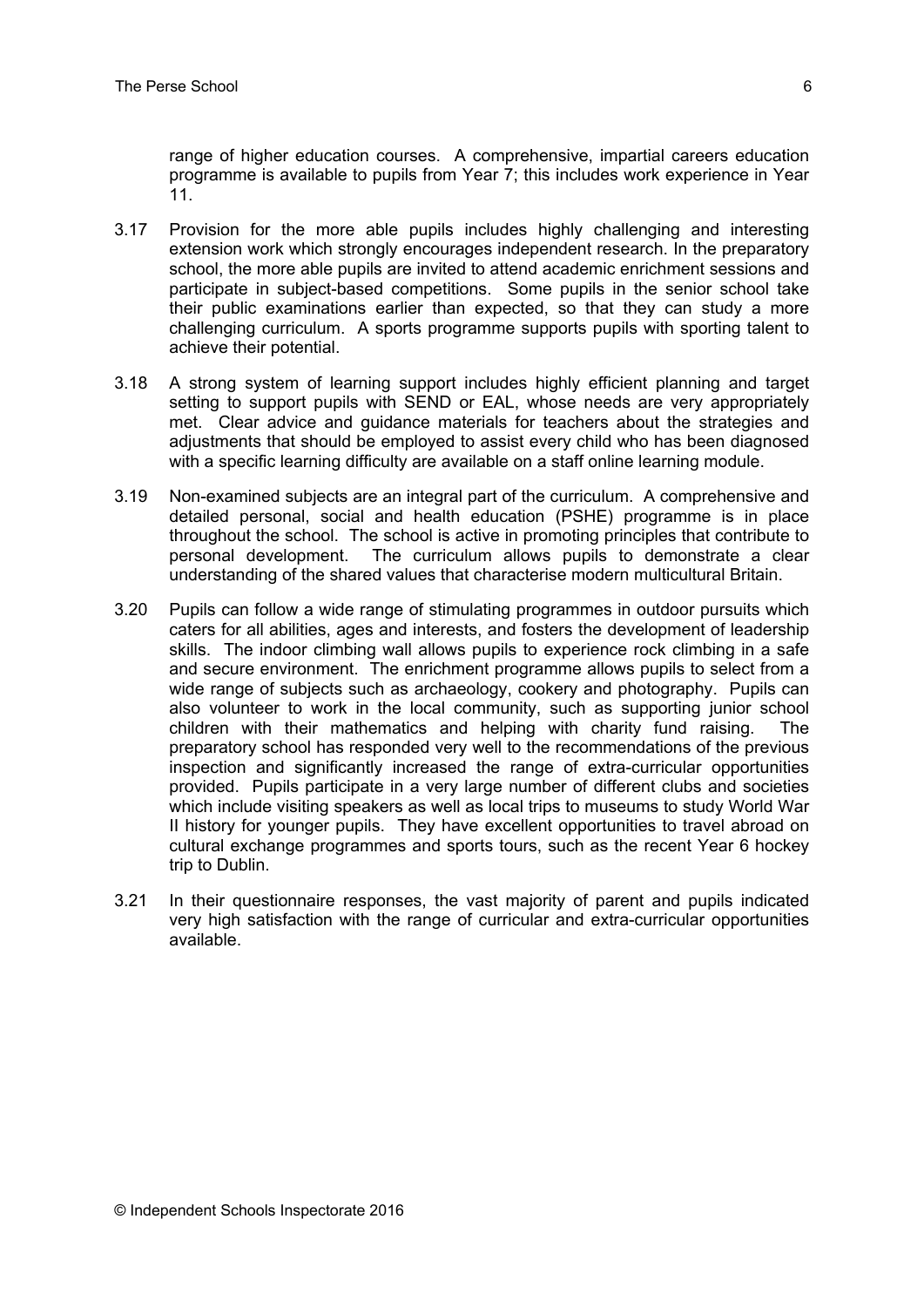## **3.(c) The contribution of teaching**

- 3.22 The contribution of teaching is excellent.
- 3.23 Teaching in the EYFS is enthusiastic and highly skilled. Teachers know the children extremely well, and engage and motivate them through very well-planned activities. Their planning is excellent and takes full account of the differing needs and interests of the children. A school-based assessment procedure is used at the beginning and end of the school year, and grade descriptors are used to establish the progress made. Regular teacher observations and assessments provide a clear picture of abilities, attainment and progress to targets set, helping teachers to plan the next steps in learning. Teaching approaches are varied, for example Nursery children developed their spatial awareness skills by travelling around the school hall controlled by a teacher's traffic light system. Resources are of excellent quality and are used extremely effectively to promote children's learning.
- 3.24 Teaching meets the vision of the school to develop intellectual curiosity and scholarship, which allows pupils to make excellent progress.
- 3.25 Lessons have a relaxed and purposeful atmosphere where pupils accumulate new ideas, so that rapid progress is made. Pupils' intellectual curiosity and scholarship are very highly developed at the school in response to stimulating teaching. For example, more able GCSE pupils were challenged to solve a progressively difficult hanging picture puzzle in mathematics.
- 3.26 High-quality teaching facilitates pupils to think for themselves and to focus their effort on developing excellence in intellectual, physical and creative ways. Younger preparatory school pupils confidently articulated their understanding of similes to describe aspects of their stories in English.
- 3.27 Lessons are extremely well planned and contain a variety of learning strategies and activities. In most teaching, the pace is brisk and expectations of the pupils are very high. Videos and objects are used as stimuli to put the subject of the lesson into a wider context or add humour to proceedings; the skill of a sushi chef in making raw pufferfish safe to eat was used to improve appreciation and understanding of the different mode of action of neurotoxins. In a small amount of teaching, the progress of some pupils is slower because too little variety of challenge is provided.
- 3.28 The highly effective use of ICT by teachers is becoming increasingly embedded with the investment in mobile technology, and is supporting both the planning and delivery of teaching throughout the school.
- 3.29 The quality and consistency of marking has improved in line with one of the recommendations of the previous inspections. Work is regularly marked. Helpful feedback sheets in use in some departments clearly help pupils understand how to improve their work further. In the senior school, the use of a secure web-based learning software package allows pupils to access homework and engage with friends and staff through a subject forum outside the classroom.
- 3.30 Teaching staff are very aware of and considerate towards the needs of all different groups, and cater for them adeptly. From an early stage, pupils with SEND or EAL are identified, tracked, and receive one-to-one support where appropriate. Staff make effective use of guidance provided about individual learning needs. More able pupils are actively encouraged to make rapid progress through targeted questions or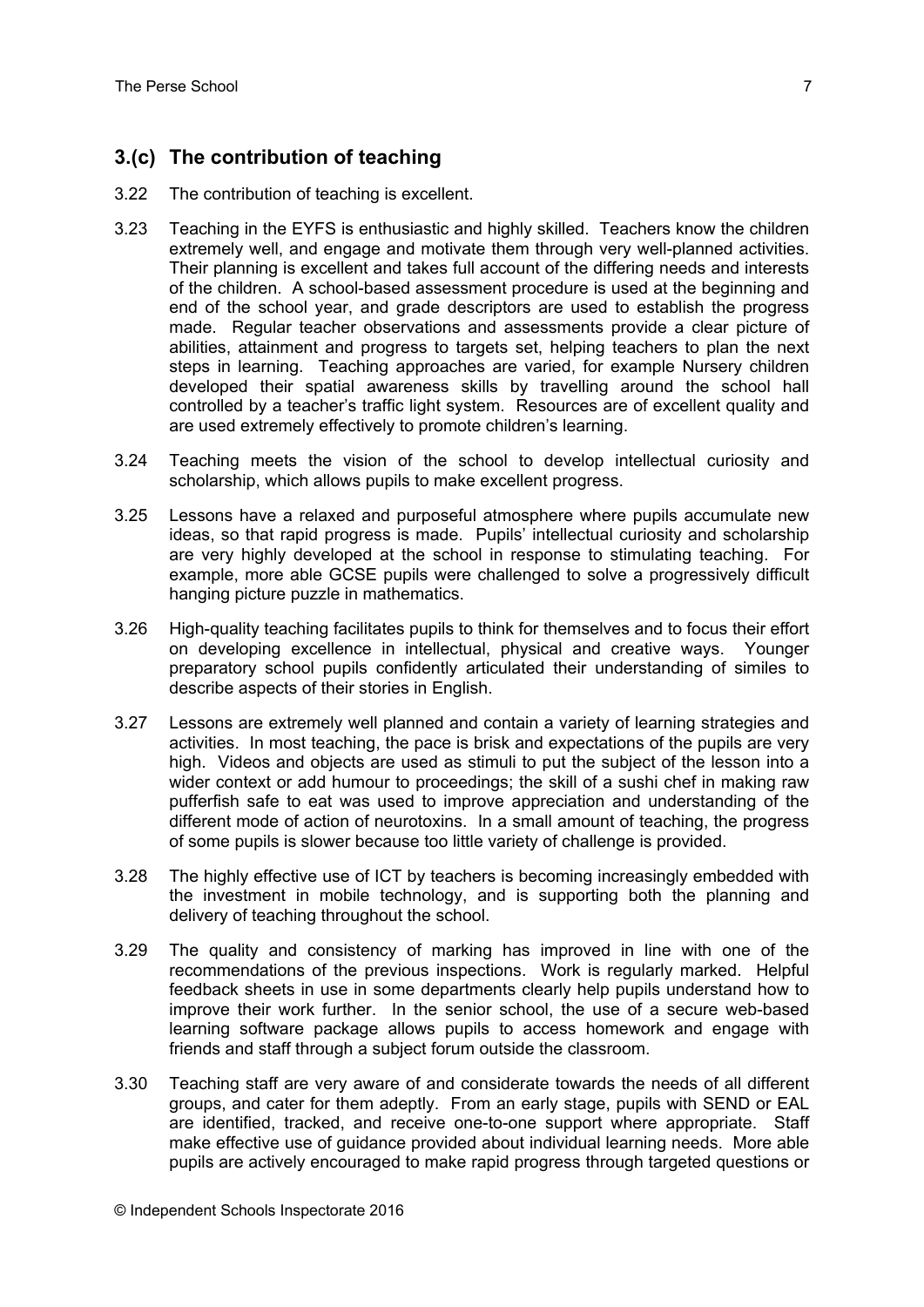more challenging independent work. Teaching makes very clear provision for pupils with statements of special educational needs.

- 3.31 Teaching demonstrates excellent subject knowledge and utilises a wide variety of quality resources to aid learning. For example, younger preparatory school pupils developed their understanding of movement processes with a windmill experiment. Teaching often stimulates pupils and is highly responsive to their spontaneous and unfettered queries and observations. Questioning by teachers is skilful, encouraging the development of higher-order thinking that augments the pupils' learning. The mutual intellectual expectations of teachers and pupils are frequently evident. In their pre-inspection questionnaire responses, pupils expressed overwhelmingly that they find their work interesting and are making good progress.
- 3.32 A comprehensive whole-school tracking system helps to support pupil progress and meet their learning needs. The system is underpinned by very regular test, examination and baseline assessments undertaken by staff for every year group.
- 3.33 Teaching does not undermine the fundamental British values of democracy, the rule of law, individual liberty, and mutual respect and tolerance of those with different faiths and beliefs. It promotes tolerance and is non-partisan in the coverage of any political issues or debates.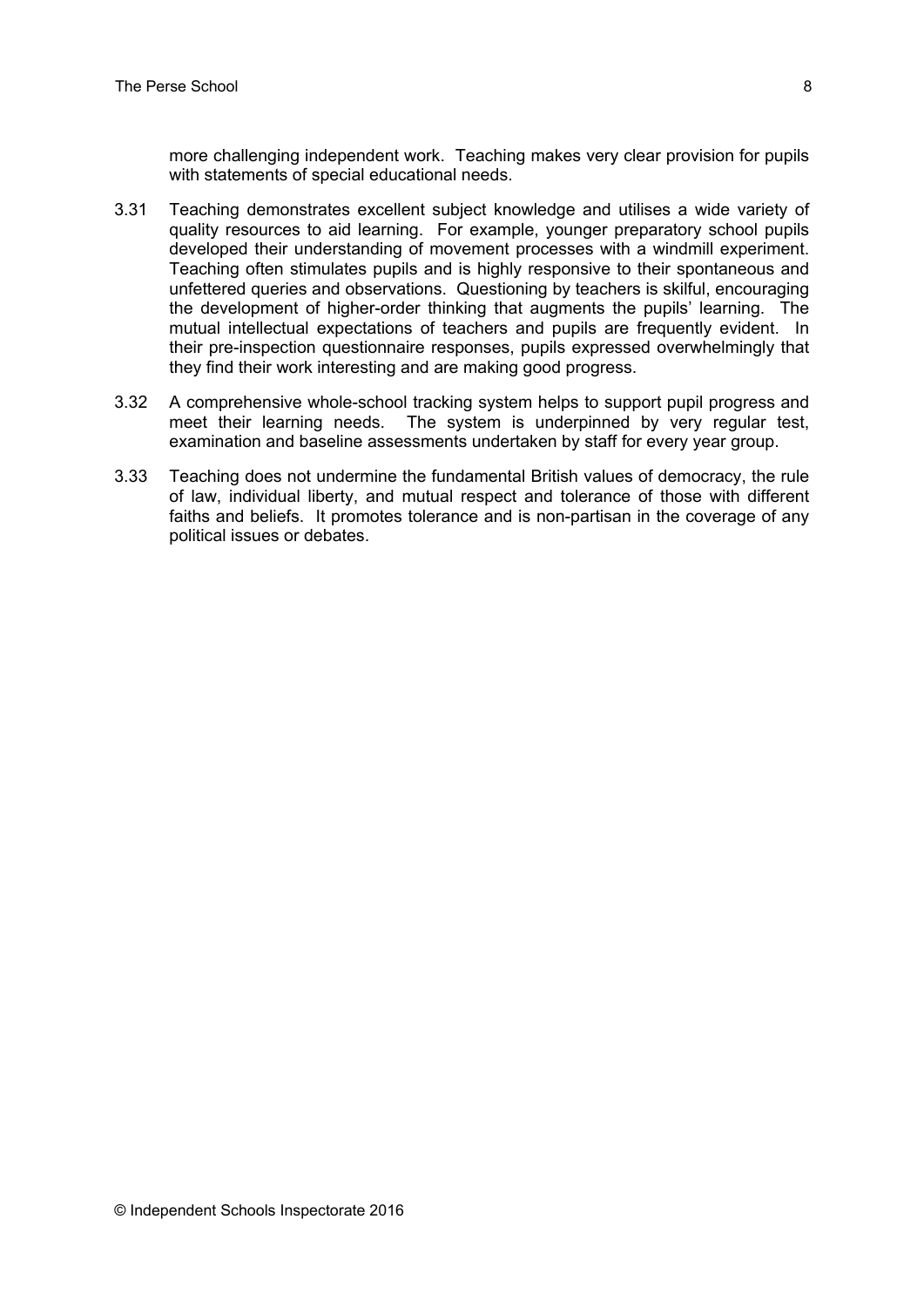## **4. THE QUALITY OF THE PUPILS' PERSONAL DEVELOPMENT**

#### **4.(a) The spiritual, moral, social and cultural development of the pupils**

- 4.1 The pupils' spiritual, moral, social and cultural development is excellent.
- 4.2 Children in the EYFS demonstrate growing confidence. In the Nursery they selfregister as they arrive in the classroom. All children settle quickly into their morning routine, which for Reception classes means time to meet, greet and socialise. Children are developing decision-making skills; they play co-operatively, take turns and share. The school actively promotes fundamental British values and children have a keen sense of right and wrong, gained through different learning activities. They thoroughly enjoy the cultural diversity of the school community and recently shared in Chinese New Year celebrations. Children are extremely happy at school. Arrangements for transition within the setting, which includes 'move up mornings', are well managed.
- 4.3 Pupils' spiritual awareness is excellent. The school's values of endeavour, intellectual curiosity and scholarship, breadth and balance, and valuing one another encourage pupils to exhibit very high standards of behaviour and contribute to the school's community. Pupils are extremely confident, self-aware, articulate and are proud of their school. They are encouraged to reflect on non-material aspects of life through initiatives such as 'Thought for the Week' as well as the active senior school Christian union which is well attended. Visiting speakers also enable pupils to engage on a spiritual level, such as at the annual holocaust survivor talks. Younger preparatory school pupils demonstrated strong appreciation of the diversity of nature in art.
- 4.4 The pupils' moral awareness is excellent. Pupils are courteous and friendly, and have a good sense of right and wrong. They take responsibility for their own behaviour, do not tolerate discrimination of any kind and have a clear understanding of the dangers inherent in extremism. Pupils work well with one another; they are supportive, encouraging and respectful of all their peers including those with protected characteristics. In a sixth-form English lesson, pupils discussed feminism within the context of a Shakespearean text with respect and maturity, whilst younger senior school pupils discussed relationships and the pressures of dating with maturity in PSHE. Pupils demonstrate a perceptive awareness of fundamental British values and respect for legal and public institutions in England through different lesson subjects and assemblies. The school's lecture programme provides pupils opportunities to debate ethical and moral issues. Pupils are able to learn about what is right and wrong across a range of scientific debates. They learn through the assemblies programme about English civil and criminal law, for example the legal consequences for them around the misuse of social media, drugs and alcohol. Younger senior school pupils took part in a mock trial of Mary Tudor in history, which reinforced their understanding of British values and the rule of law. Mock general elections are held in all three sections of the school, which provides all pupils an experience of British democracy in action.
- 4.5 The social development of pupils is excellent. Pupils have numerous opportunities to undertake leadership roles, from pupil-led rehearsals in drama to chairing committees and running clubs in the senior school. Positions as a library monitor or a Year 4 buddy are available for preparatory school pupils. Participation by senior school pupils in the community service programme is at a very high rate. Pupils sing with dementia patients in a choir and others help pensioners with ICT skills. The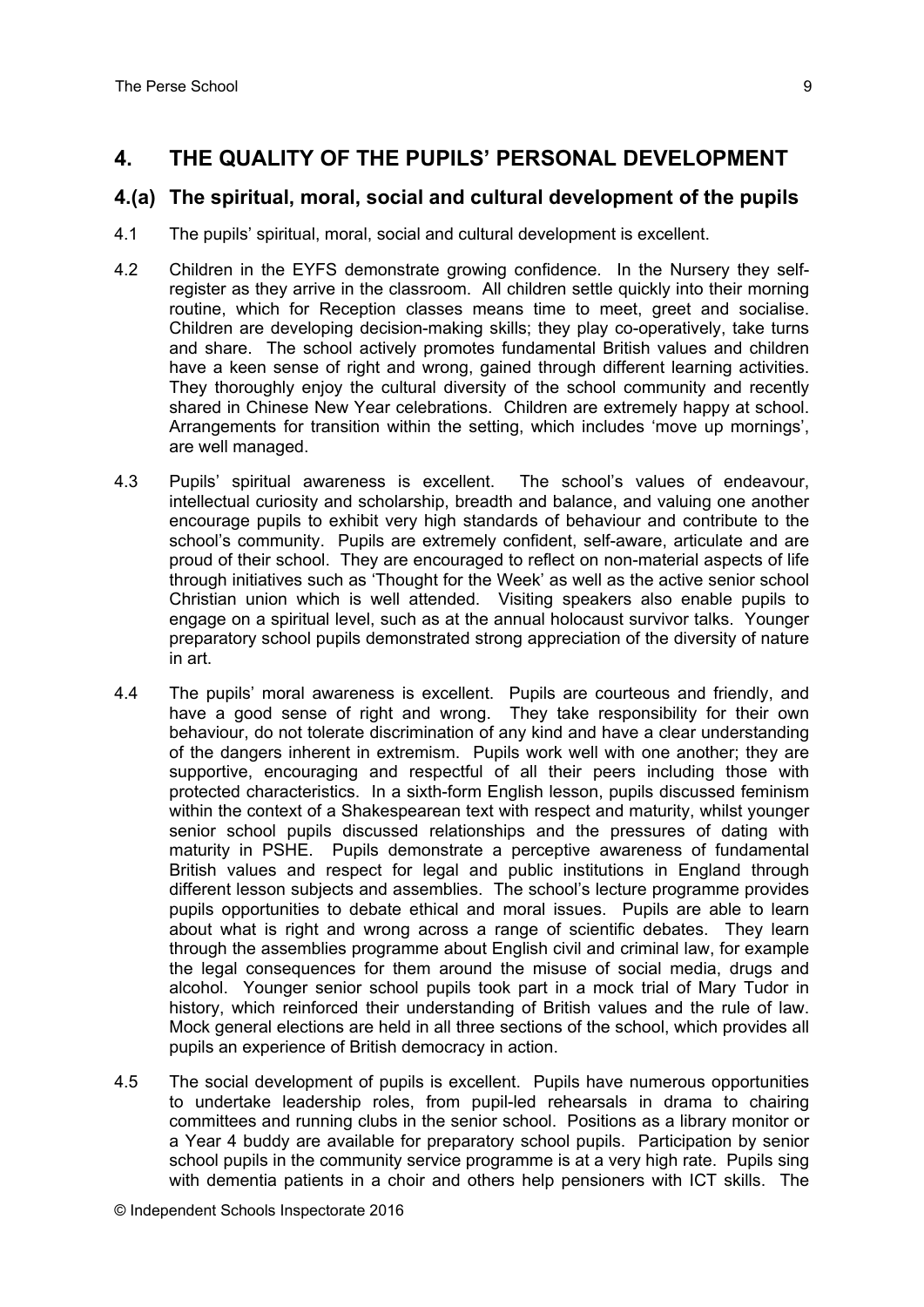charity programme across all three schools is extensive. Pupils in the senior school raise money for three main charitable organisations each year through numerous events, whilst younger pupils can choose their own charities to support. The peerlistening scheme is popular with pupils in Years 7 to 9 in the senior school. They talk with trained listeners in Years 10 to 12, enhancing the self-esteem of both groups.

- 4.6 Pupils benefit from a diverse range of cultural opportunities. They display respect, tolerance and understanding for those of different backgrounds and faiths. Pupils develop high degrees of empathy and respect for other cultures. They celebrate the successes of others as well as their own, as observed in the Golden Brick Wall initiative where achievements both in and out of school are recognised. During the inspection, pre-preparatory pupils discussed the meaning of British heritage and the influence of different cultures in shaping modern society since the age of the Romans. Older pupils gain understanding and appreciation of a range of cultures through a wide variety of trips abroad, such as to World War I battlefields, Iceland and South Africa. Overseas links are established through an exchange programme with ten overseas schools.
- 4.7 Pupils are self-confident, tolerant and emotionally mature individuals who make a significant contribution to society. By the time pupils leave the school, they display an excellent standard of self-knowledge and self-esteem.

#### **4.(b) The contribution of arrangements for pastoral care**

- 4.8 The contribution of arrangements for pastoral care is excellent.
- 4.9 In the EYFS, children are assigned a key person who establishes regular contact with parents to ensure that each child is settled and happy, and that their individual needs are well met. Children enjoy being at school and thrive in a nurturing environment. They have positive relationships with adults and their peers, and feel safe and secure in the setting. Children understand the importance of a healthy lifestyle, why they need regular exercise and why eating healthy snacks and lunches keeps them fit and well. They are becoming increasingly independent, and in Reception children clear away after all their meals.
- 4.10 Staff provide excellent support and guidance in accordance with the school's aims to meet individual pupils' needs, through effective structures. They know pupils extremely well and are committed to supporting pupils both in their work and helping them to become independent, resilient and polite individuals. Pupils have welldeveloped positive relationships with each other and staff.
- 4.11 All pupils are encouraged to lead healthy lifestyles. The catering teams provide a wide choice of good-quality food. All pupils enjoy the excellent open spaces for playing at break times and other activities. The school places a high priority on mental well-being, enabled by the mindfulness programme and the youth counselling service.
- 4.12 Good policies are effectively implemented to promote good behaviour and to guard against bullying and harassment. Pupils are aware of the importance of online safety and preventing inappropriate use of the internet. In senior school pupils' questionnaire responses, a small minority felt that the issuing of rewards and sanctions by staff is inconsistent. Inspection evidence shows that whilst the school has made good progress in addressing these concerns further improvements are still required to make the use of merits and demerits clear and consistent. A small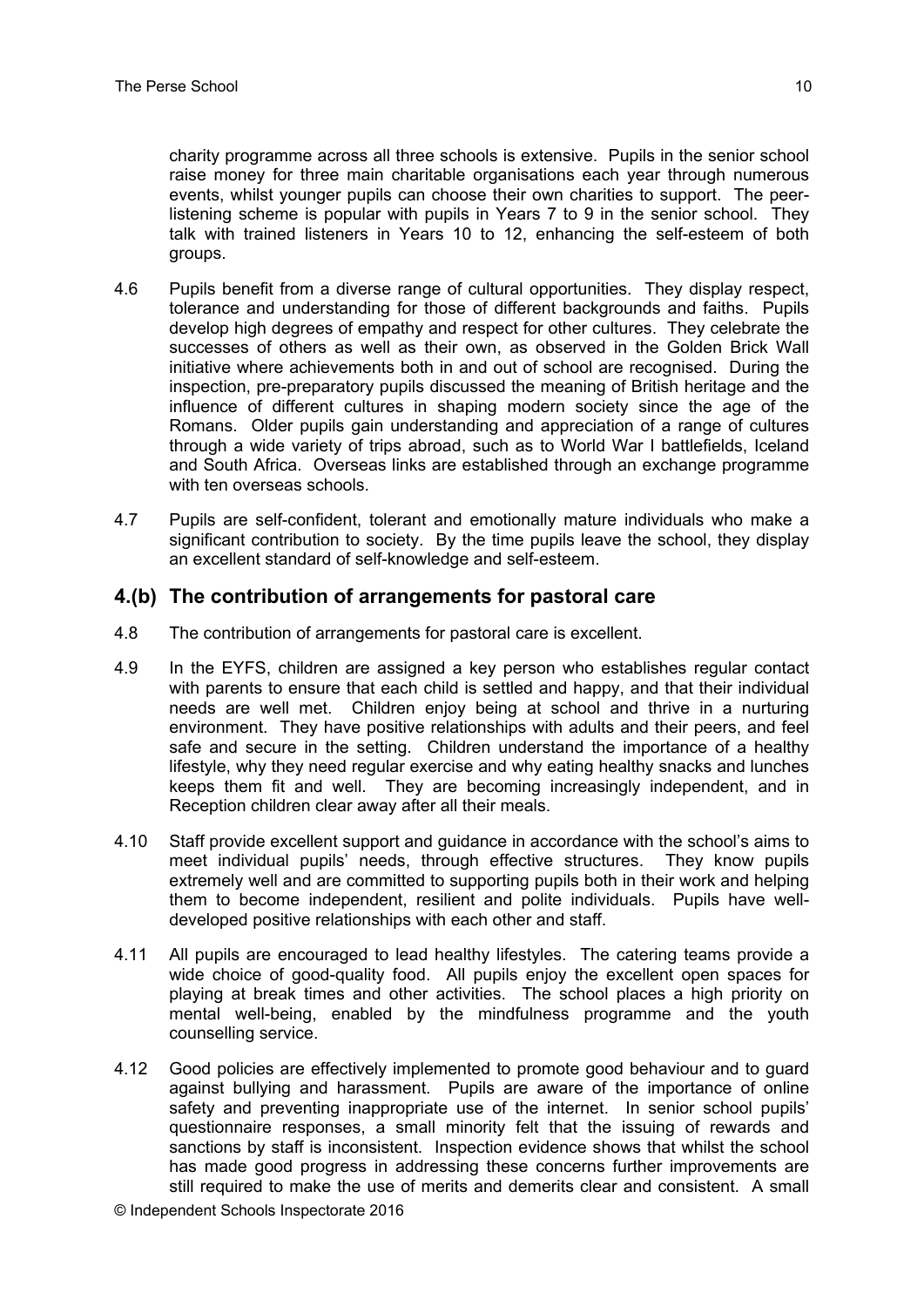minority of senior school pupils in the questionnaires felt that the school does not respond to their views. Inspection evidence, including discussion with school council representatives, demonstrates that pupils have ample opportunities to voice their opinions, through council representatives, the regular 'Head's Question Time' events and during registration, and that they receive appropriate responses.

4.13 Detailed accessibility plans are in place to support the provision for individuals with learning needs or disabilities.

#### **4.(c) The contribution of arrangements for welfare, health and safety**

- 4.14 The contribution of arrangements for welfare, health and safety is excellent.
- 4.15 A comprehensive framework is in place for ensuring the health, safety and welfare of pupils at all times, including in the EYFS, where prompt and regular attendance is promoted. This is supported by an effective safeguarding policy, which is known and understood by all staff. All staff, including those with specific responsibilities receive appropriate training. Suitable arrangements to prevent radicalisation and extremism are implemented throughout the school. Pupils' welfare and safety is a priority at all times and is supported by appropriate recruitment checks. Liaison with external agencies for advice and guidance is appropriate. New staff receive a suitable induction.
- 4.16 The necessary measures to reduce the risk from fire and other hazards are methodical. Procedures are well known and understood by pupils and staff. Risk assessments are exhaustive, detailed and regularly updated and those associated with the premises, school activities and trips are comprehensive. Staff receive fire safety training at regular intervals and regular drills are held. Fire safety equipment is maintained in line with current legal requirements.
- 4.17 Registration is carried out appropriately; absence is followed up and accurate records are maintained centrally. A suitable admission register is kept and stored.
- 4.18 Medical facilities are well resourced. Counselling services complement the medical team on the senior site. A high number of paediatric-trained first aiders are present on the pre-preparatory and preparatory school sites.
- 4.19 In their questionnaire responses, the vast majority of parents felt strongly that their children are well looked after at the school.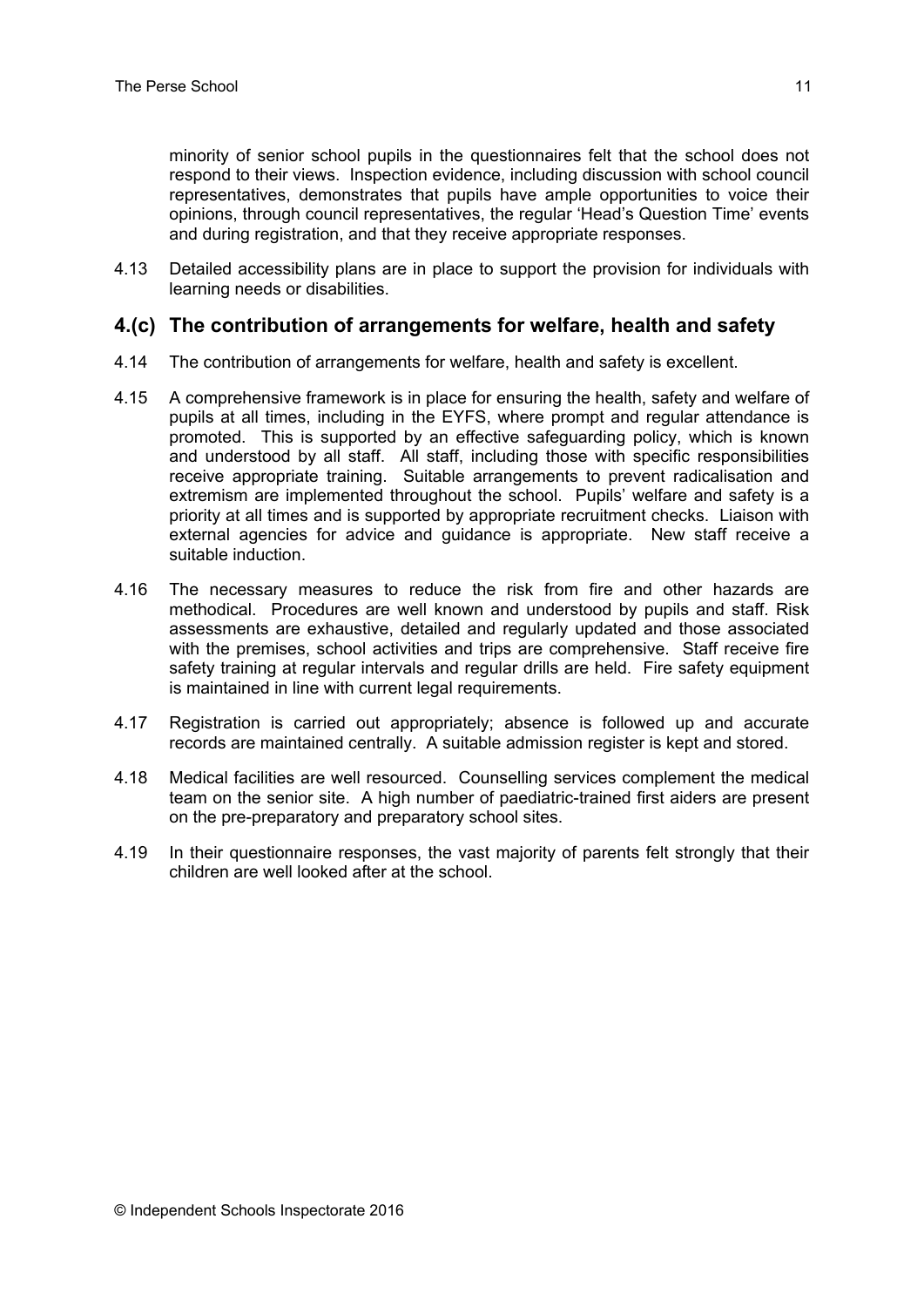## **5. THE EFFECTIVENESS OF GOVERNANCE, LEADERSHIP AND MANAGEMENT**

#### **5.(a) The quality of governance**

- 5.1 The quality of governance is excellent.
- 5.2 Governors provide highly effective oversight of the school and discharge their responsibilities for educational standards, financial planning and safeguarding of the pupils' welfare, health and safety. They fully support the aims of the school and have an extremely clear vision for the future.
- 5.3 The board of governors benefits from a valuable, wide range of expertise including in education, the law, finance and business and is supported very well by the subcommittee structure across the sections of the school. Governors are very enthusiastic about the school and know it very well. The board keeps in close touch with senior leaders and receives regular reports. Governors frequently meet staff through both formal and informal events, which enables co-operation to achieve a shared vision.
- 5.4 Governors receive timely reports on academic and pastoral matters including an annual review of the safeguarding arrangements and termly updates on the welfare, health and safety of pupils. Safer recruitment of high quality staff is a priority and all appropriate checks are made.
- 5.5 Governors provide excellent support and challenge to the senior leadership team through governors' away days, seminars and regular meetings to explore their priorities for the school. Highly effective mechanisms are in place to evaluate the performance of the headmaster.
- 5.6 Strategic planning is very well developed; this is evident in the school's development plan. Since the previous inspection, the governors pro-active financial support and experience has enabled the school to build two new classroom blocks incorporating a library and ICT suites as well as new science facilities. The whole school is generously resourced and resources are highly effectively used.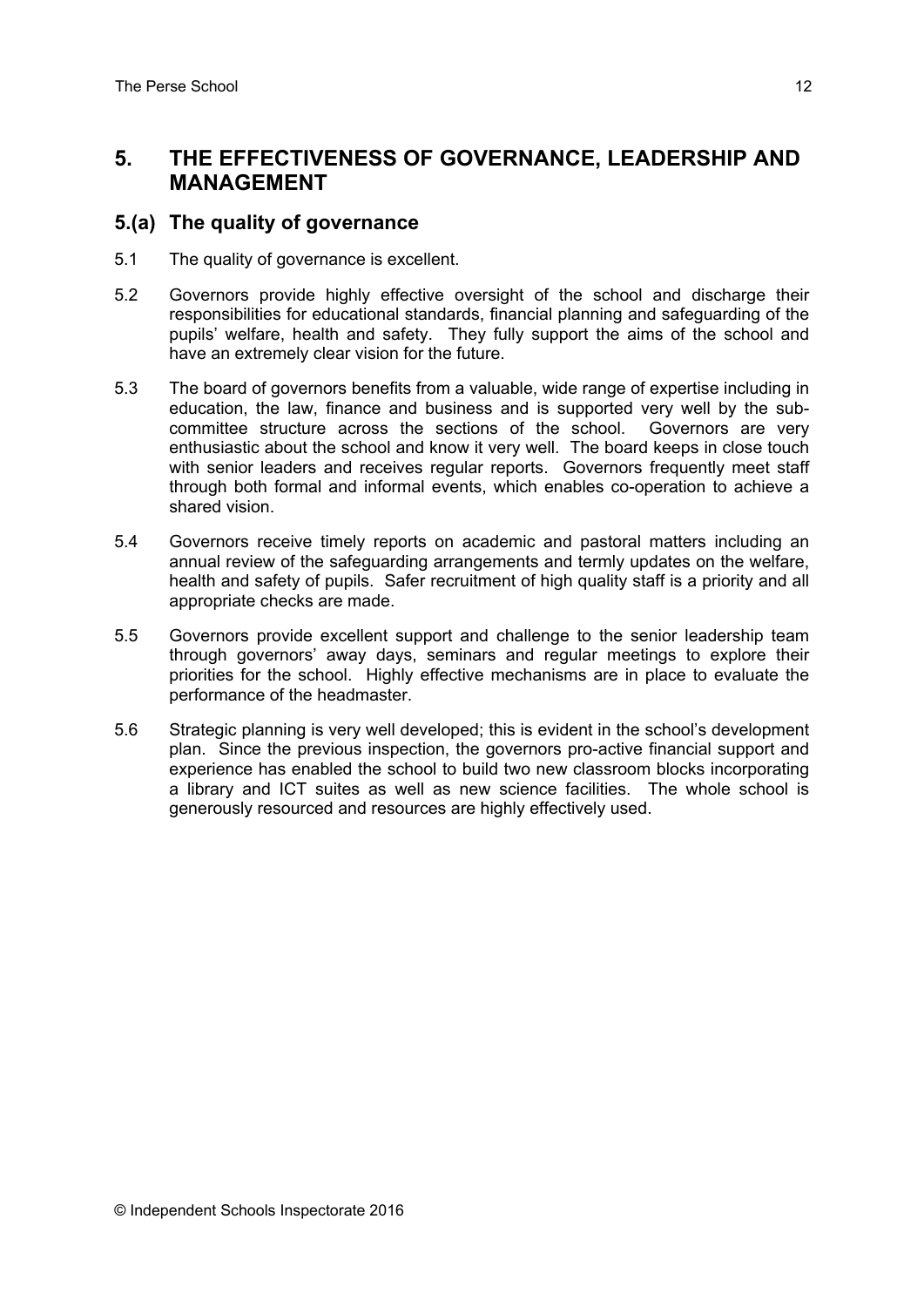#### **5.(b) The quality of leadership and management, including links with parents, carers and guardians**

- 5.7 The quality of leadership and management, including links with parents, carers and guardians is excellent.
- 5.8 In the EYFS a highly effective management structure enables a clear and ambitious vision for the future development of the setting. Progress since the previous inspection has been excellent, including meeting the recommendation of that inspection through the development of high quality classroom and outdoor resources. The safeguarding of children is carefully ensured in a safe environment. Regular meetings are held to review teachers' planning, to share best practice and monitor the progress children are making. All staff are very well supported through the appraisal schedule where individual targets are set. Regular supervision meetings are held and good opportunities are available for continual professional development. The school actively promotes core British values and equality. Many good links have been established with external agencies.
- 5.9 At all levels, including the EYFS, leadership is excellent and fulfils the aims of the school to encourage all pupils to achieve their academic potential; to promote intellectual curiosity, independence of mind and creativity, and to stimulate a love of learning.
- 5.10 The leadership has clear vision and strategy for the educational direction of the school, it is firmly focused on meeting the individual needs of all pupils and promoting their welfare. The senior leadership team have invested considerable time and thought in initiatives to improve teaching, such as those to develop a culture of staff valuing each other and to enable new staff to undertake a research project in their first year. Leadership successfully encourages staff at all levels to be highly committed and industrious; this promotes the pupils' excellent personal development and exceptional levels of achievement. Leaders embrace opportunities to further the school's international standing, through its extensive international schools' exchange programmes.
- 5.11 Welfare, health and safety procedures are efficiently managed especially in terms of policy implementation and safeguarding. Procedures to protect all pupils throughout the school are rigorous. All staff, volunteers and governors are trained in safeguarding, and welfare, health and safety procedures. Safer recruitment procedures are successfully implemented and recruitment checks are thorough; the single central register is clearly presented, recording is accurate and meets regulatory requirements.
- 5.12 The school has effectively addressed all the recommendations from the previous inspections. The senior leadership team, through a robust school development plan, has overseen the improvements in both indoor and outdoor facilities across all three sites, which has also enabled the expansion of the range of extra-curricular opportunities open to pupils. The senior school has significantly improved the quality and consistency of marking and feedback to its pupils through the development of improved monitoring frameworks by staff. These have been supported by further investment in ICT learning software which has enabled staff to maintain high quality communication with pupils out of normal class time.
- 5.13 The school has an overwhelming commitment to its continuous improvement. Selfassessment is accurate and robust throughout the school and is supported by timely